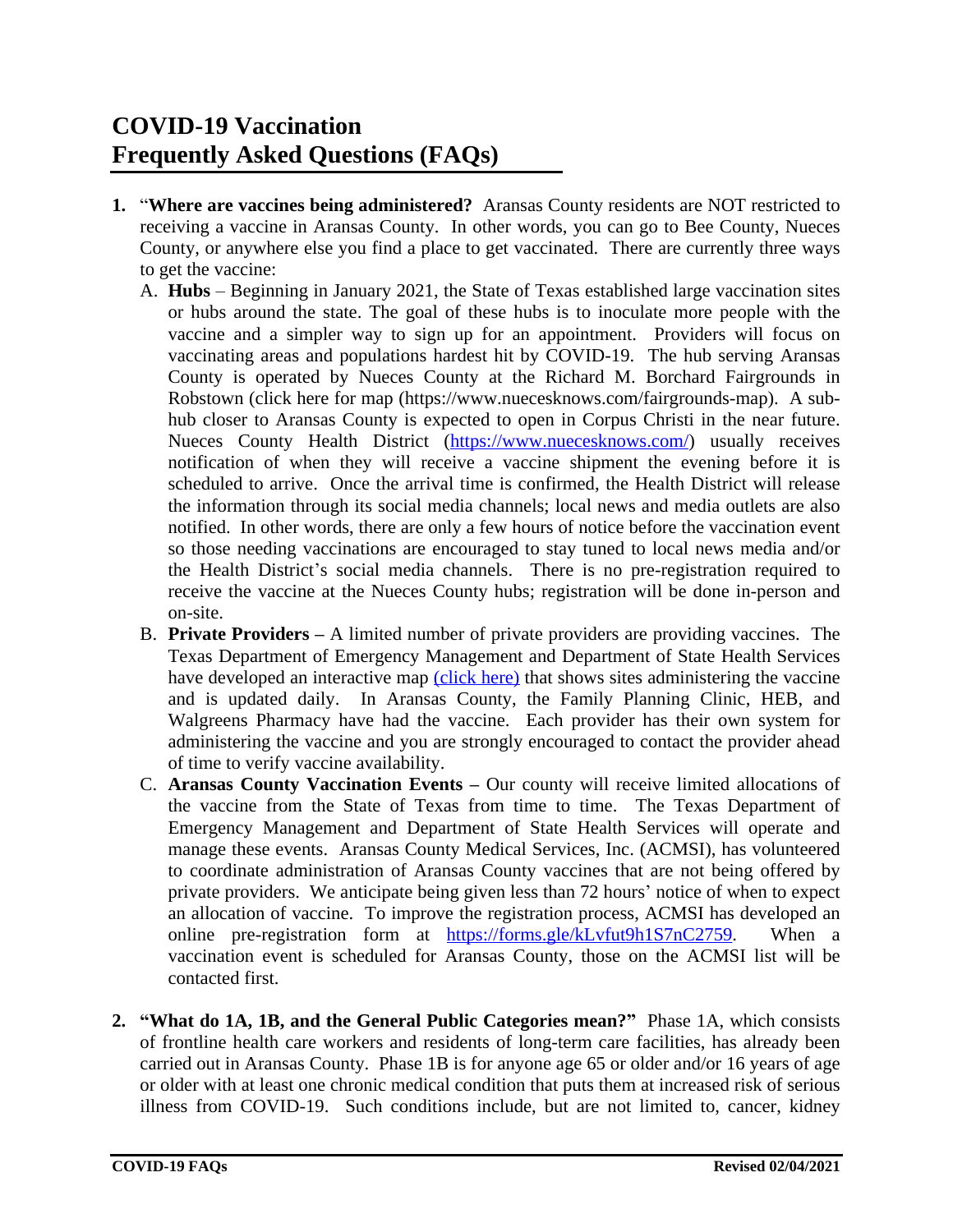disease, COPD, heart conditions, obesity, pregnancy, sickle cell disease, or Type 2 diabetes**.** General Public and the latest information from the Texas Department of Health Services is here **<https://dshs.texas.gov/coronavirus/immunize/vaccine/>**

- **3. "Where can I find information on OTHER vaccination hub sites other than Corpus Christi?"** Click [here](https://dshs.texas.gov/coronavirus/immunize/vaccine-hubs.aspx) for COVID 19-Vaccination Hub Providers.
- **4. "How does the second dose work?"** Recipients will get a reminder that their second dose is needed and a link to pre-register for it from the location that provided the primary dose. You should be contacted by phone or email prior to the second dose. If have not been notified by the time your second dose is due, please contact the location of primary dose or call 211 for further directions .Your second dose must be from the same manufacturer (Pfizer or Moderna) as the first dose you received.
- **5. "How much does it cost?"** There is no charge for the vaccine at hub providers. Private providers/doctor's offices can charge an administrative fee to provide the shot. If your doctor is charging an administrative fee, check with your insurance provider to see if the cost will be covered.
- **6. "Why have essential employees not been mentioned in the first two phases?"** The phases were defined by an expert panel consisting of health care, medical, and public health professionals that had to decide who was at higher risk for contracting the disease first. While the phase may not say "essential employee" you still may fall into Phase 1A or 1B if you are over 65 or have chronic medical conditions.
- **7. "Have our nursing home residents been vaccinated?"** Health and Human Services oversees the nursing homes and they set up a system for them to be vaccinated. They started vaccinating nursing homes on December 28. Of the residents choosing to be vaccinated, all three of our nursing and assisted living facilities have been or are on a list to be vaccinated.
- **8. "How can we help?"** Be patient. The goal is to vaccinate as many people in the community that want to be vaccinated. Check all sites available.
- **9. "Can I get the COVID-19 vaccine if I just got my flu shot?"** It is recommended that you wait at least 14 days before getting your COVID-19 vaccine. You should not get any other vaccines for at least 14 days before you get your COVID-19 vaccine.
- **10. "Can I get the COVID-19 vaccine if I already had coronavirus?"** Yes, you may still get the vaccine as long as you do not have an active COVID-19 infection.
- **11. "What if I am pregnant/lactating (breast feeding) can I get vaccinated?"** Yes, you can get the vaccine, but talk to your OB/GYN before making that decision.
- **12. "What if I have an immunosuppressed disorder, can I get vaccinated?"** Yes, you can get the vaccine, but it is good to talk to your physician before making that decision.